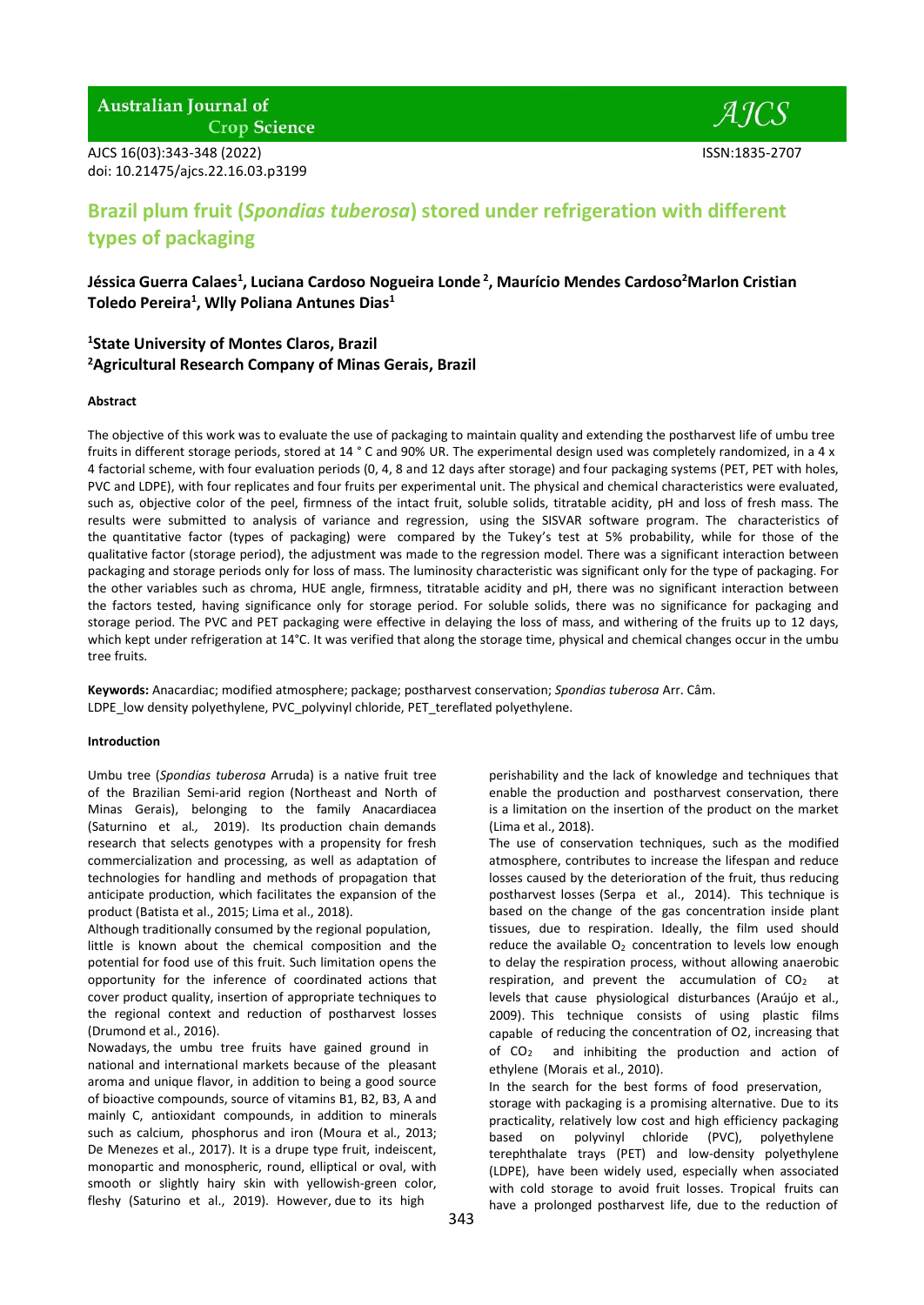the respiratory rate, the ethylene production, and consequently, the delay of ripening through the modification of the atmosphere (Chitarra and Chitarra, 1990).

Among the films most used commercially, there are low density polyethylene (LDPE) films with different thicknesses, which have good permeability characteristics, polyvinyl chloride (PVC) based packaging, tereflated polyethylene (PET) trays (Chitarra and Chitarra, 2005).

These films have different degrees of permeability to water

vapor and CO2 and O2 and ethylene gases (Batista et al., 2007), which is a promising alternative associated with cold storage to prolong the post-harvest life of the fruits, due to the practicality, relatively low cost and high efficiency of these films.

Therefore, the objective of the present work was to evaluate the effect of different packaging and storage periods in maintaining the quality and postharvest conservation of umbu tree fruits stored under refrigeration.

# **Results and Discussion**

There was a significant interaction ( $p$  <0.05) between packaging and storage periods only for the characteristic loss of mass. The luminosity characteristic was significant (p <0.05) only for the type of packaging. For the other variables such as chroma, HUE angle, firmness, titratable acidity and pH, there was no significant interaction (p> 0.05) between the tested factors, with significance (p> 0.05) only for storage period. For soluble solids there was no significance (p> 0.05) for packaging and storage period.

# *Fresh weight of fruits*

There was a significant increase in the loss of fresh weight of fruits as the storage period for all treatments, being higher than the 12 days of storage (Figure 1). The greatest losses were observed for the fruits of the LDPE (low density polyethylene) packaging. At the 12th evaluation day of this treatment, the loss of fresh mass was 5.23 (%), being greater during the whole experimental period when compared to the other treatments. The LDPE packaging showed this result, probably due to the low density of the packaging, favoring the ripening of these fruits when compared to other treatments.

The fruits with the other packages showed less loss of fresh mass, and the PET and PVC packaging were the most efficient in delaying the loss of mass of the fruits, due to the fact that these packages exhibit high density and do not have holes in the lids. Polymeric films are used to form a modified atmofesra (MA) around the fruit through a protective film capable of reducing respiration and limit the transfer processes of the fruit water vapor to the environment, which provides a longer period of quality preservation (Lima and Silva, 2016; Lima and Castricini, 2019). Corroborating with the present work, Moura et al. (2013), worked on umbu harvested at different maturation stages and stored under modified atmospheres and environments. They observed that umbus packed with PVC showed less loss of fresh mass than unpackaged fruits, and remained in optimum conditions for consumption for up to six days.

According to Chitarra and Chitarra (2005), some fruits with loss of mass of only 4% have their commercialization compromised, while others are only affected with losses of mass above 7%. In this work, the mass losses varied from

5.23%; 4.77%; 4.15% and 4.07%, in LDPE, PET.H, PVC and PET packaging, respectively on the 12th day of storage. Taking as a reference, the loss of 4%, only fruits packaged with PET could be marketed until the 12th day of storage. The loss of fresh mass provides significant economic losses in the quantity and quality of fruits to be commercialized. In the results obtained for the evaluation of luminosity (brightness, L\*) the PET.H packaging was more efficient in conserving the luminosity of the fruits compared to the other packages that presented more opaque fruits (Table 1). It probably could have happened due to a lower amount of  $CO<sub>2</sub>$ present in this package, since it has a perforated lid "holes" allowing gas exchange with the external environment, which interferes with the luminosity due to less degradation of anthocyanins. According to Kader (2010), the value of Luminosity (L\*) during storage is an indicator of darkening, which can be caused, both by oxidative reactions and by increasing the concentration of pigments.

# *Chromaticity*

With regard to chromaticity, there was a significant decrease in fruits during storage (Figure 2), indicating a reduction of color intensity, reaching at 12 days, 33.39; 32.11; 31.92; 30.88, respectively for PVC, PET, PET.H treatments, the lower these values, the more impure the color is. Packaging did not affect the preservation of color. It looks that packaging delayed degradation of chlorophyll during storage along with reduced normal respiration rate. Since the difference from the first to the last evaluation was negligible, the enzymes that cause color degradation depend on the concentration of ethylene, which in turn is reduced due to the low concentration of oxygen.

Umbu-laranja fruits kept refrigerated lost their vitality (decline in C\*) during different types of storage. However, under a modified atmosphere, the chromaticity was higher, keeping vividness the yellow color of the peel for longer (Lopes, 2007). Moura et al. (2005) in work with cashew stalk under modified atmosphere, observed that for the color variable, CCP 76 was the only clone to suffer interference from time regarding to chromaticity, even so the loss was quite small (1.70%) during storage.

# *Hue ° angle*

The color angle (°hue) can vary from 0° to 270°, with 0° corresponding to red, 90° corresponding to yellow, 180° to green and 270° to blue. During storage, the values of the hue angle were significantly reduced (Figure 3), showing the evolution of the de-greening of fruits during storage as a result of maturation. This behavior is in agreement with Pinheiro et al. (2015), who verified the maintenance of light green to yellow color in umbu, with values in the range of 82.4 to 100.7°.

# *Firmness*

Fruit firmness decreased from 30.24 N to 23.88 N during 12 days of storage, with no difference between the type of packaging (Figure 4). This result may be associated with the temperature and the storage period, so the temperature of 14ºC maintained the quality of the umbu, observing greater firmness until the 12 days of storage. Silva et al. (2009) working with different storage temperatures observed that at a temperature of 14ºC the umbu tree fruits value was promoted from 30 to 16.7; while at a temperature of 25ºC, the fruit was totally softened at 13 days of storage.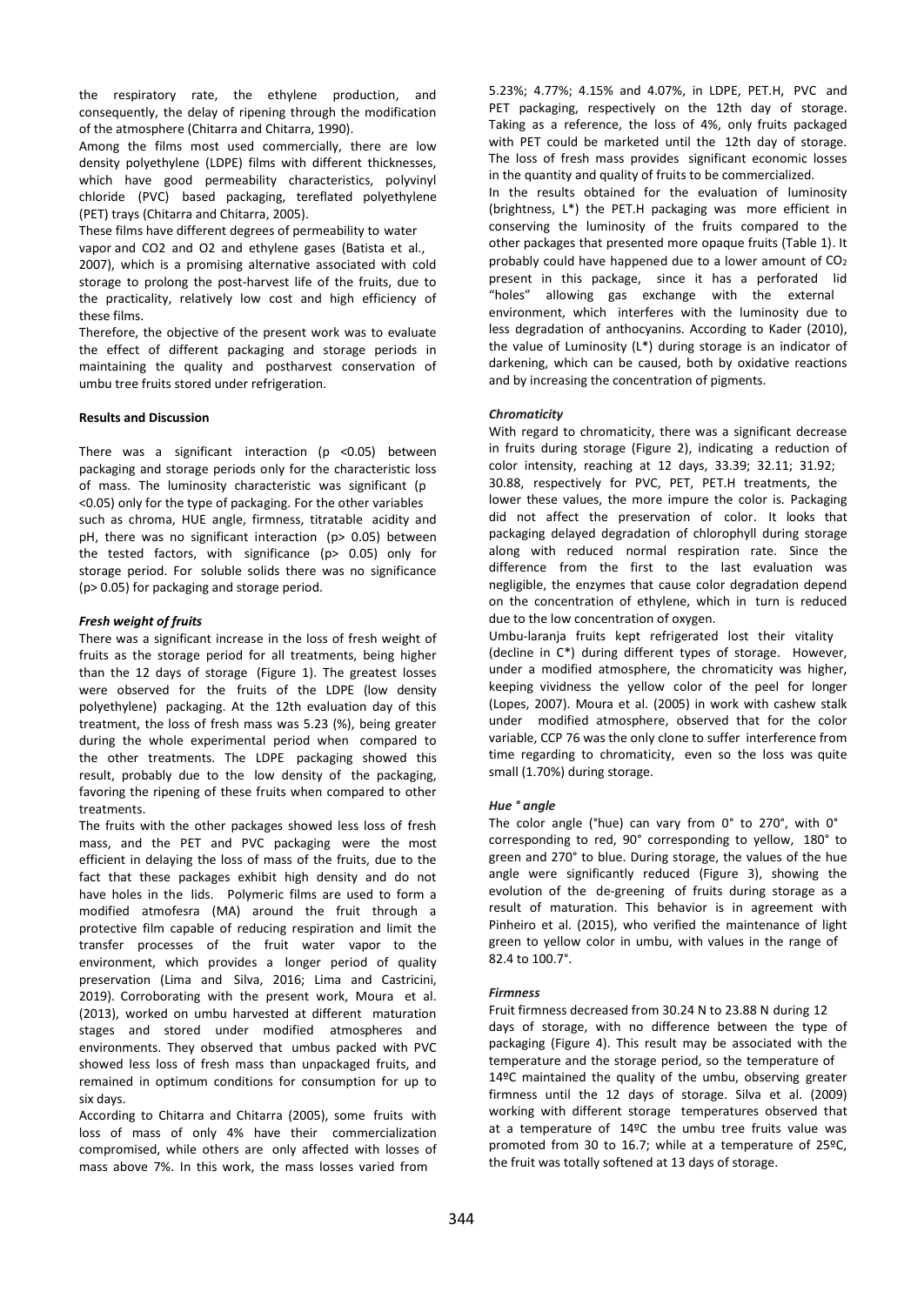**Table 1.** Luminosity of umbus stored under refrigeration with different PVC, PET, PET.H and LDPE packages (stretchable polyvinyl, polyethylene terephthalate trays with and without perforated lid "holes", low density polyethylene) for 12 days at 14 ° C, Ja naúba-MG – 2018.

| Packages   | Luminosity |
|------------|------------|
| <b>PVC</b> | 53.84 b    |
| <b>PFT</b> | 52.97 b    |
| PET.H      | 49.65a     |
| I DPF      | 53.90 b    |
| CV(%)      | 7.26       |

Means followed by the same letter do not differ by Tukey's test, at the 5% probability level.



**Fig 1.** Loss of fresh mass from umbus stored under refrigeration with different PVC, PET, PET.F and LDPE packaging (stretchable polyvinyl, polyethylene trays with and without perforated lid, low density polyethylene) for 12 days at 14°C, Janaúba MG – 2018.



**Fig 2.** Chromaticity of umbus stored under modified passive atmosphere for 12 days at 14°C, Janaúba-MG – 2018.



Fig 3. Hue ° angle of umbus stored under modified passive atmosphere for 12 days at 14°C, Janaúba-MG – 2018.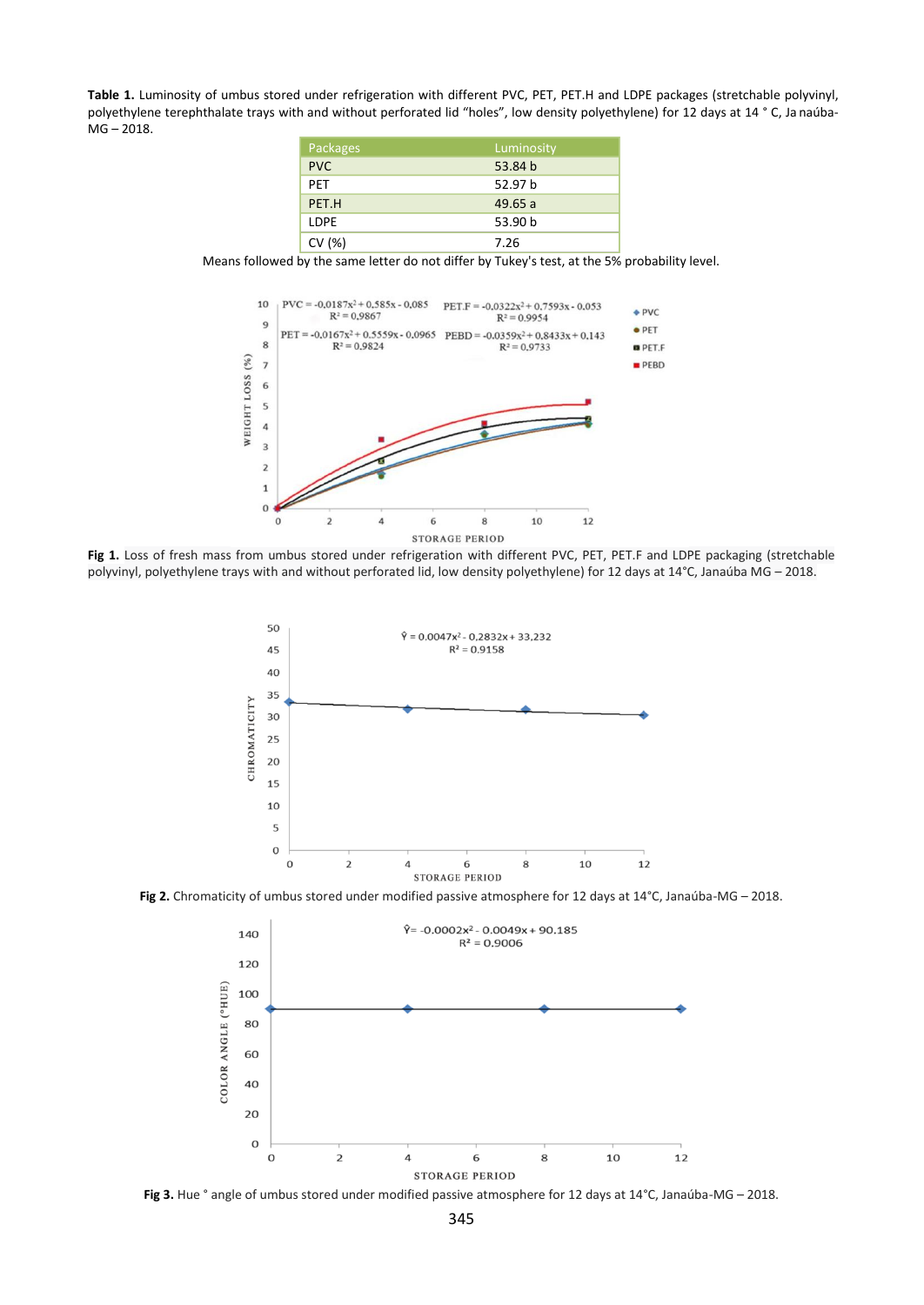

**Fig 4.** Firmness of umbus stored under modified passive atmosphere for 12 days at 14°C, Janaúba-MG – 2018.



**FIG 5.** Titratable acidity of umbus stored under modified passive atmosphere for 12 days at 14°C, Janaúba-MG – 2018.



**FIG 6.** PH of umbus stored under modified passive atmosphere for 12 days at 14°C, Janaúba-MG – 2018.

The decrease in firmness or softening of tissues results from several physiological processes that may be associated with the reduction of cell turgidity and degradation of starch and cell wall compounds (Lima and Castricini, 2019).

Oliveira et al. (2014) evaluated modified atmosphere and refrigeration for postharvest conservation of camu-camu for 25 days of storage. They only observed a difference between packages after the 13th day of storage. Therefore, the umbu fruits would present a difference between the packages if stored with a longer period, because until the 12th day the fruits remained firm.

# *Titratable acidity*

The umbu's titratable acidity (TA) increased during storage, varying from 1.46 to 1.89 until the 12th evaluation day

(Figure 5). This behavior was the opposite to pH results. According to Chitarra and Chitarra (2005), during ripening most fruits quickly lose their acidity. However, in some cases like umbu, an increase in the contents was observed upon ripening. In turn, the increase in acidity is due to the action of enzymes in the Krebs cycle, which in some cases may decrease its activities during ripening. So, the decrease in enzymatic metabolism favors the delay in fruit ripening. Therefore, the increase in acidity is common in immature fruits causing the fruit to taste sour. Ferreira et al. (2009) found an increase in acidity during the ripening of acerola. These authors explained that this result is biochemically similar to that of bananas during ripening, in which a reduction in the activity of the enzyme malate oxidase, results in the accumulation of malic acid.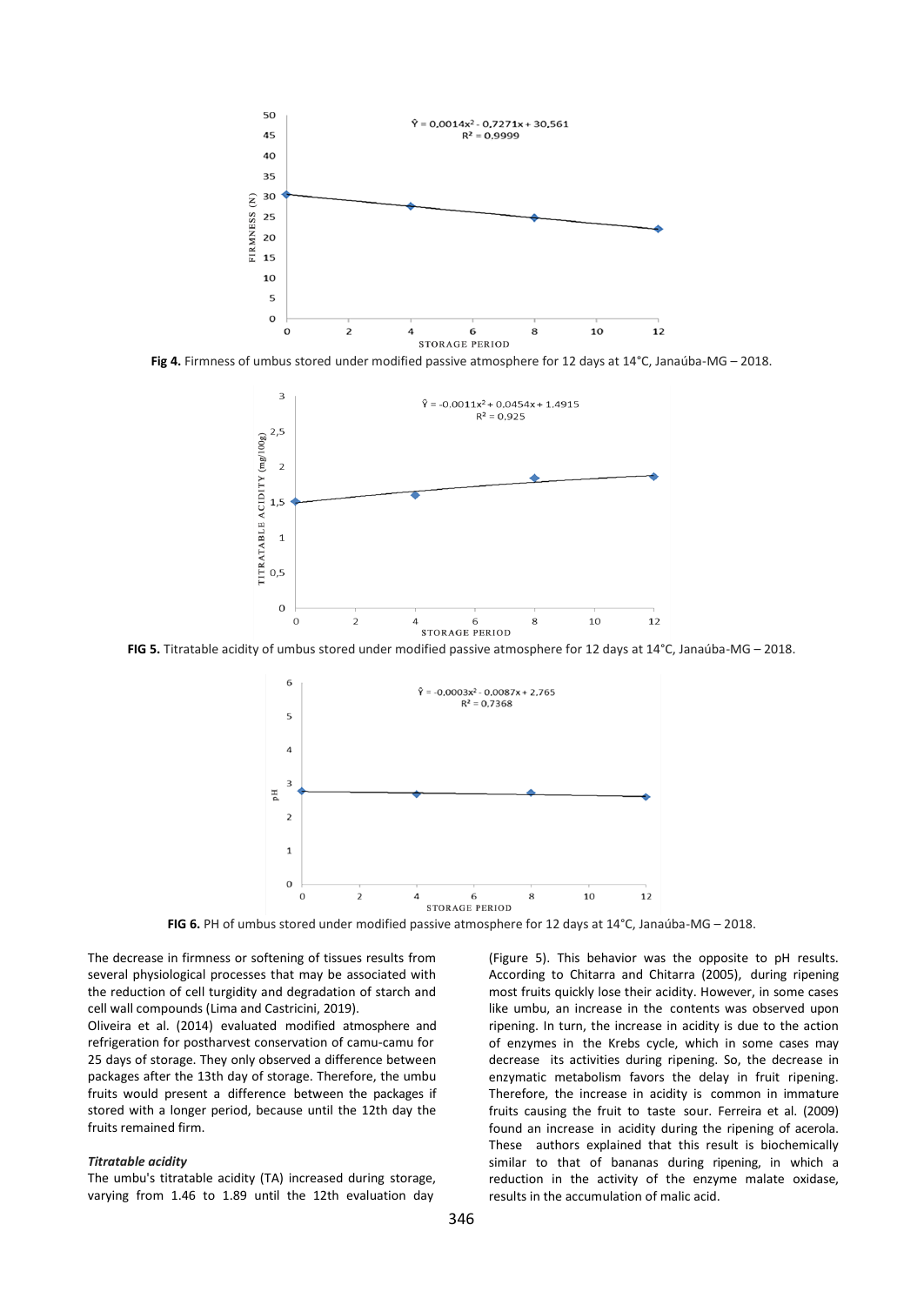# *PH*

Unlike TA, the umbu's pH was decreased during storage (Figure 6), which suggests the synthesis of organic acids in agreement with the increase in titratable acidity. Lopes (2007) evaluated the physiology of ripening and postharvest conservation of umbu-laranja access. They observed that fruits harvested in the greenest stage showed a decrease in pH, while fruits that were in a more advanced stage of maturation showed increases in pH values. Therefore, it appears that the present work on the 12th day of storage was not yet in the advanced maturation stage, so higher values were not observed.

The content of soluble solids provides an indication of the amount of sugar present in the fruits. During maturation the content of total soluble solids tends to increase due to the biosynthesis of soluble sugars or the degradation of polysaccharides, such as starch (Chitarra and Chitarra, 2005). In the present work, packaging and storage period had no effect on this factor and may be related to the short evaluation period. This fact was also found by Silva et al. (2009), working with different storage temperatures for 13 days, who did not observe an increase in the SS content. Oliveira et al. (2014) evaluated modified atmosphere and refrigeration for postharvest conservation of camu-camu, and only observed difference between packages on the 25th day of storage. According to these authors, this fact can be justified by the lower loss of turgor with consequent concentration of the pulp, due to the less water loss in these treatments.

#### **Materials and Methods**

#### *Obtaining plant material*

The umbu tree fruits were harvested from plants of the EPAMIG-1 clone of the Agricultural Research Company of Minas Gerais - EPAMIG, in Nova Porteirinha, North of Minas Gerais, 2018 harvest, and packed in plastic boxes suitable for harvesting.

Then they were sent to the laboratory of Postharvest Physiology at the Agronomy Campus of the State University of Montes Claros-UNIMONTES, located in Janaúba/Minas Gerais, to perform the selection of fruits, sanitization and execution of the experiment.

#### *Treatments*

The experiment was conducted in a completely randomized design (CRD), in a 4x4 factorial scheme, with 4 types of packaging (stretchable polyvinyl, polyethylene terephthalate trays with and without perforated lid "holes", low density polyethylene) and 4 evaluation periods (0, 4, 8 and 12 days after installation of the experiment). Four replications and four fruits per replication were used.

The fruits were packed in Neoform® model N 92 polyethylene terephthalate trays (PET and PET.H), with a lid, with dimensions of 19.0 x 16.5 x 4.5cm and a volume of

500mL; Meiwa expanded polystyrene trays (PVC) model M-54, with dimensions of 10.0 x 20.0cm and 0.5cm of thickness, covered with stretchable polyvinyl chloride film (Goodyear, 0.017mm of thickness); low density polyethylene (LDPE) bags with a thickness of 25μm of single wall, dimensions of 35 X 45cm, stored in a cold chamber at 14°C (± 1ºC) and 90% (± 5%) of relative humidity for 12 days.

#### *Conduction of experiment*

The color analysis was performed by the colorimeter Color Flex 45/0 (2200), stdzMode: 45/0 with direct reflectance reading of the coordinates L\* (luminosity) a\* (red or green color) and b\* (yellow or blue color), of the Hunterlab Universal Software system. From the values of L\*, a \* and  $b^*$ , the hue angle ( $\hat{h}^*$ ) and the saturation index chroma ( $C^*$ ) were calculated. The loss of fresh mass was calculated through the difference in mass between the accumulated evaluations during the evolution of the experiment and the result of the loss of fresh matter in relation to the initial mass of the fruit, expressed as a percentage. Firmness of the intact fruit (N) was measured in the middle region of the fruit, using a texture analyzer from Brookfield model CT3 10KG, determined by the penetration force necessary for the tip of 2.5 cm in length and 4 mm in diameter to penetrate the fruit pulp, measured in Newton (N). Titratable acidity was determined according to the AOAC method (1995) using 10g of the pulp diluted in 90mL of distilled water followed by titration with standardized 0.1M NaOH solution, with phenolphthalein as an indicator. The result was expressed in grams of citric acid per 100g of sample. The pH was determined directly in the juice using a DIGIMED Digital pH meter, model DM20, after preparing the samples as in the previous analysis. The soluble solids were determined by refractometry, using a bench refractometer (ATAGO, model N1) with a wide measurement range (Brix: 0- 95%), the result was expressed in °Brix.

#### *Experimental design*

The results were submitted to analysis of variance through the SISVAR program (Ferreira, 2011). The characteristics of the qualitative factor (types of packaging) were compared using the Turkey test, at the level of 5% probability, while for those of the quantitative factor (storage period), the adjustment was made to regression models.

#### **Acknowledgement**

Thanks to CAPES, CNPQ, FAPEMIG.

#### **Conclusions**

The PVC and PET packaging were effective in delaying the loss of mass, and withering of the fruits in up to 12 days, kept under refrigeration at 14 ° C. It was verified that along the storage time, physical and chemical changes occur in the umbu tree fruits.

#### **References**

- Araújo AA de, Lima MAC de, Santos ACN dos, Silva RP da, Costa ACS, Coelho ER (2009) Vida útil de umbu sob armazenamento refrigerado contínuo e seguido de temperatura ambiente. In: Jornada de iniciação científica da embrapa semi-árido, (2009) Petrolina. Anais... Petrolina: Embrapa semi-árido. 4:185-191.
- Batista PF, Santos AE dos, Pires MMML, Dantas BF, Peixoto AR, Aragão CA (2007) Utilização de filmes plásticos e comestíveis na conservação pós-colheita de melão amarelo. Horticultura Brasileira 25:572-576.
- Batista FRC et al. (2015) O umbuzeiro e o semiárido brasileiro. Campina grande: INSA, 72.
- Chitarra MIF, Chitarra AB (1990) Pós-colheita de frutas e hortaliças: fisiologia e manuseio. 1ª ed. Lavras: esal/faepe, Brasil 293p.